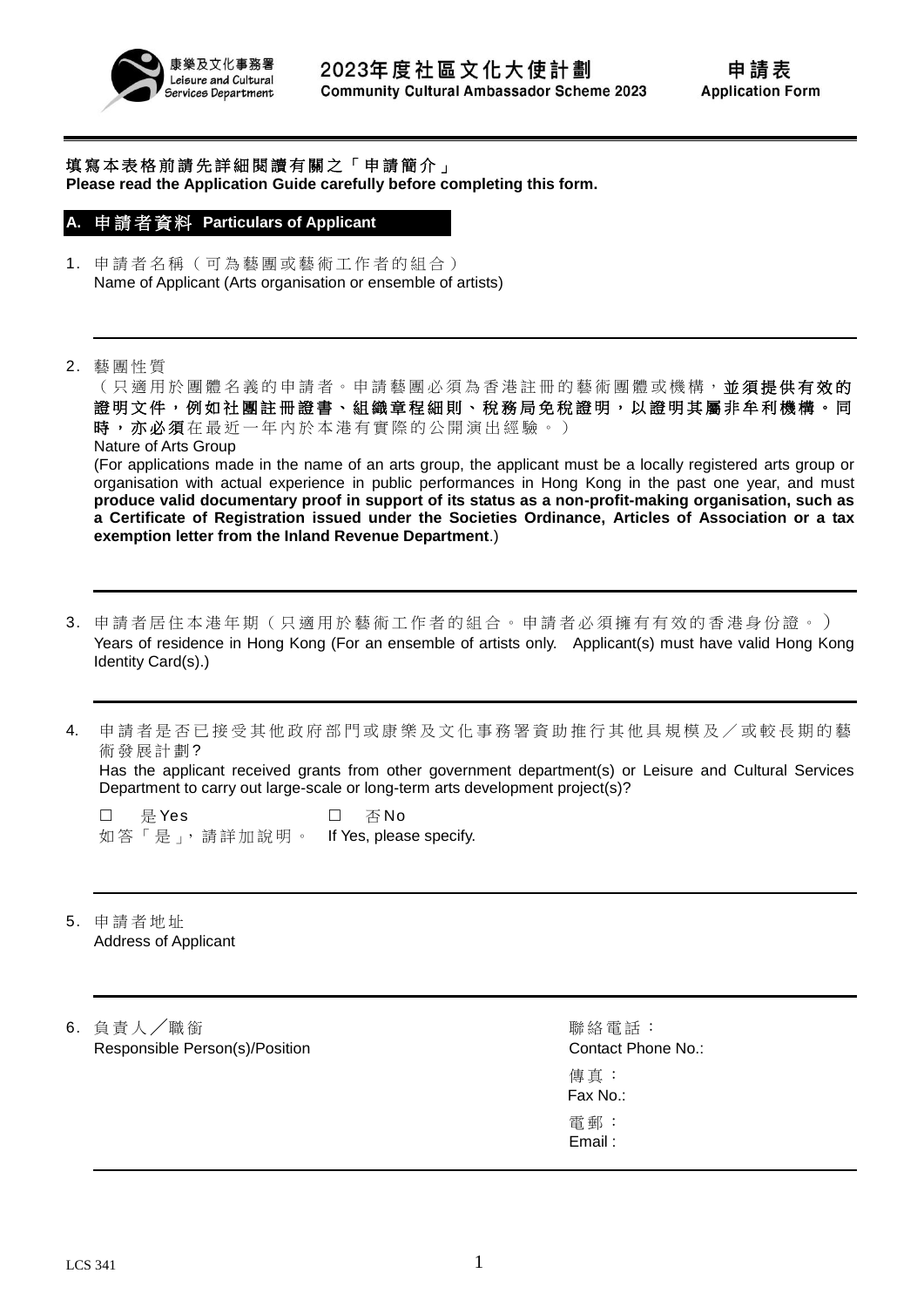|                         | 7. 計劃聯絡人/職銜<br><b>Project Contact Person/Position</b>                                                                  |        |                                                                                      |                                                                | 聯絡電話:<br>Contact Phone No.:<br>傳真:<br>Fax No.:<br>電郵:<br>Email:                                                                                                      |
|-------------------------|------------------------------------------------------------------------------------------------------------------------|--------|--------------------------------------------------------------------------------------|----------------------------------------------------------------|----------------------------------------------------------------------------------------------------------------------------------------------------------------------|
| 8.                      |                                                                                                                        |        | 申請者資料 Details of the applicant                                                       |                                                                |                                                                                                                                                                      |
|                         |                                                                                                                        |        | 成立/組成日期 Date of establishment:                                                       |                                                                |                                                                                                                                                                      |
|                         | 性質 Nature:                                                                                                             | ⊔      |                                                                                      | 註冊非牟利團體 Registered non-profit-making organisation              |                                                                                                                                                                      |
|                         |                                                                                                                        | $\Box$ | 其他 Others                                                                            |                                                                |                                                                                                                                                                      |
| 成員人數 Number of members: |                                                                                                                        |        |                                                                                      |                                                                |                                                                                                                                                                      |
|                         | 主要人員及其簡歷。如有需要,請附有關資料。<br>Key members and their brief biographies.  Please attach relevant information where necessary. |        |                                                                                      |                                                                |                                                                                                                                                                      |
|                         |                                                                                                                        |        |                                                                                      |                                                                |                                                                                                                                                                      |
|                         |                                                                                                                        |        |                                                                                      |                                                                |                                                                                                                                                                      |
|                         |                                                                                                                        |        |                                                                                      |                                                                |                                                                                                                                                                      |
|                         |                                                                                                                        |        |                                                                                      |                                                                | 藝團或藝術工作者的組合的目的和宗旨 Aim and objectives of the arts group/ensemble of artists                                                                                           |
|                         |                                                                                                                        |        |                                                                                      |                                                                |                                                                                                                                                                      |
|                         |                                                                                                                        |        | 申請者在過去一年來舉辦藝術活動的經驗<br>Arts activities organized by the applicant in the past 1 year. | and size. Please attach relevant information where necessary.) | (請註明舉辦活動的日期、活動性質、內容簡介、參加人數及對象等。如有需要,請附有關資料。)<br>(Please specify the dates and duration of the activities, with brief descriptions of the activities, audience nature |
|                         |                                                                                                                        |        |                                                                                      |                                                                |                                                                                                                                                                      |

# **B.** 擬 議 活 動 **The Proposed Project**

請扼要填寫作為總結資料以方便處理,如有需要,可另附詳細補充資料。為使我們更了解申請者及其擬議的活動, 建議附上申請者過去的活動的視像資料。

Please fill in the form of a summary to facilitate processing of your application. If necessary, detailed supplementary information may be provided separately. In order to enable us to have a better understanding of the applicants and their proposed project, applicants are advised to provide supplementary video materials of events held in the past.

1. 活動名稱 Project title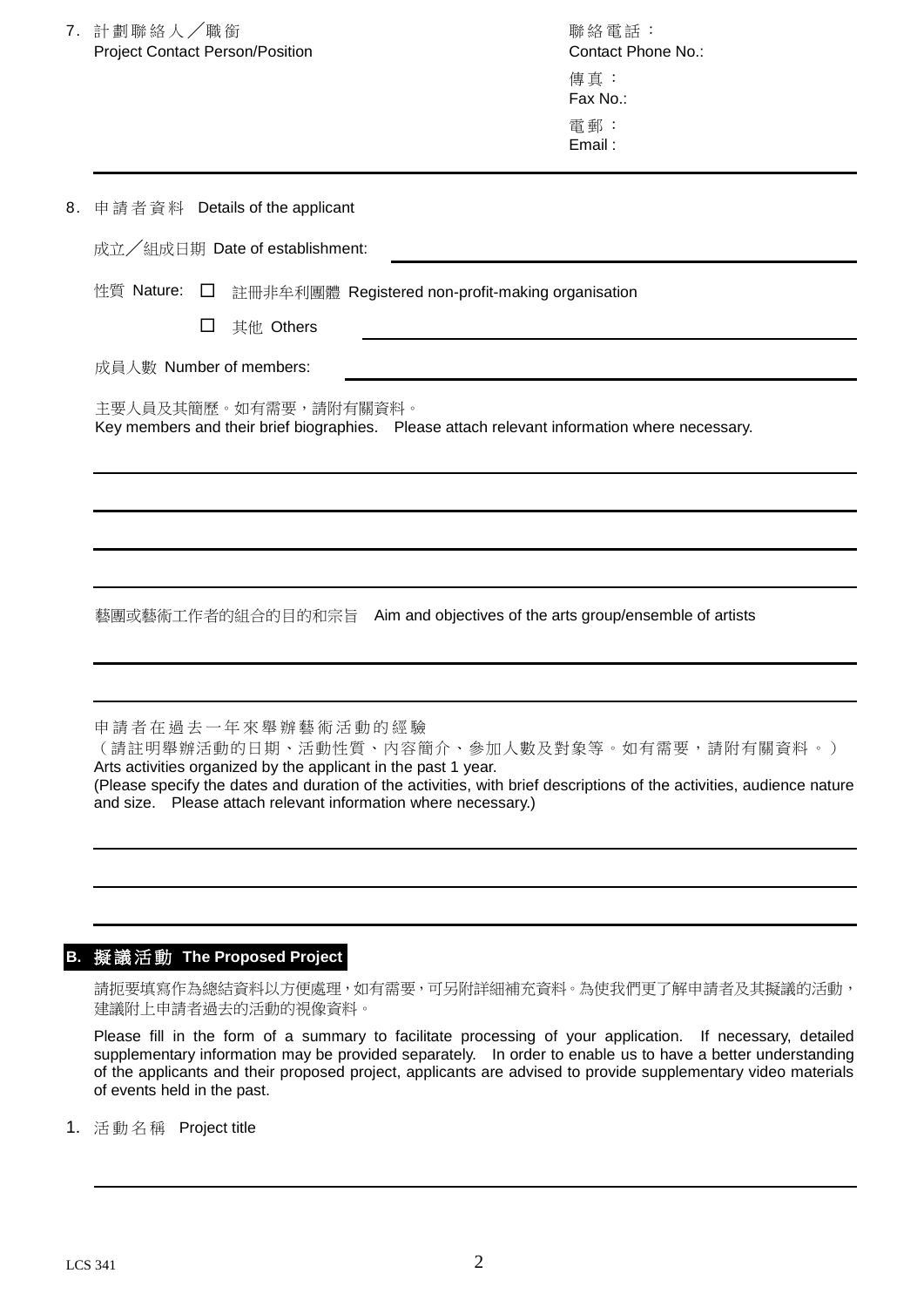|    | 2. 申請人須以不多於20字自訂一個項目的主題或描繪項目的主要內容:<br>Applicant is required to customise a theme or describe the project contents with no more than 20 words:<br>申請人自訂的主題(不多於20字,包括標點符號)<br>Theme customised by the applicant or project contents (not more than 20 words, including punctuation<br>mark)                                                                                                                                                                                                                                        |
|----|----------------------------------------------------------------------------------------------------------------------------------------------------------------------------------------------------------------------------------------------------------------------------------------------------------------------------------------------------------------------------------------------------------------------------------------------------------------------------------------------------------------------------------|
| 3. | 目標觀眾 Target audience                                                                                                                                                                                                                                                                                                                                                                                                                                                                                                             |
|    | 4. 活動的目的及理念 Objectives and concept of the project                                                                                                                                                                                                                                                                                                                                                                                                                                                                                |
|    |                                                                                                                                                                                                                                                                                                                                                                                                                                                                                                                                  |
|    | 5. 如活動帶實驗性或互動性的元素,請說明<br>Please elaborate elements of interaction and experimental elements in the project format, if<br>any                                                                                                                                                                                                                                                                                                                                                                                                     |
|    |                                                                                                                                                                                                                                                                                                                                                                                                                                                                                                                                  |
|    | 6. 若申請者曾參與過往的「社區文化大使計劃」而擬於2023年度推行深化延續計劃,請說明是<br>次擬議活動與過往舉行的活動有何分別, 以及如何能夠深化其計劃, 以延續發展其過往社區觀<br>眾拓展工作。<br>For applicants who were previously selected for the Community Cultural Ambassador Scheme and wish to<br>submit proposals of extension projects for 2023 to perpetuate the effectiveness of their previous projects,<br>please elaborate on the differences between the proposed activities and those held before and state its<br>potential for sustainability and further development in community audience building. |
|    | 是否深化延續計劃? Is it an extension project?<br>□是 Yes<br>$\square$ $\overline{\triangle}$ No<br>如答「是」,請填寫第6(i)及6(ii)項,然後跳至第8項。<br>如答「否」,請跳至第7項。<br>If Yes, please complete items 6(i) and 6(ii) and then skip to item 8.<br>If No, please skip to item 7.                                                                                                                                                                                                                                                                              |
|    | Name and Year of the past project<br>(i) 過往入選計劃名稱及年份                                                                                                                                                                                                                                                                                                                                                                                                                                                                             |
|    | 年份 Year:                                                                                                                                                                                                                                                                                                                                                                                                                                                                                                                         |
|    | (ii) 請詳加說明 Please elaborate                                                                                                                                                                                                                                                                                                                                                                                                                                                                                                      |
|    |                                                                                                                                                                                                                                                                                                                                                                                                                                                                                                                                  |
|    |                                                                                                                                                                                                                                                                                                                                                                                                                                                                                                                                  |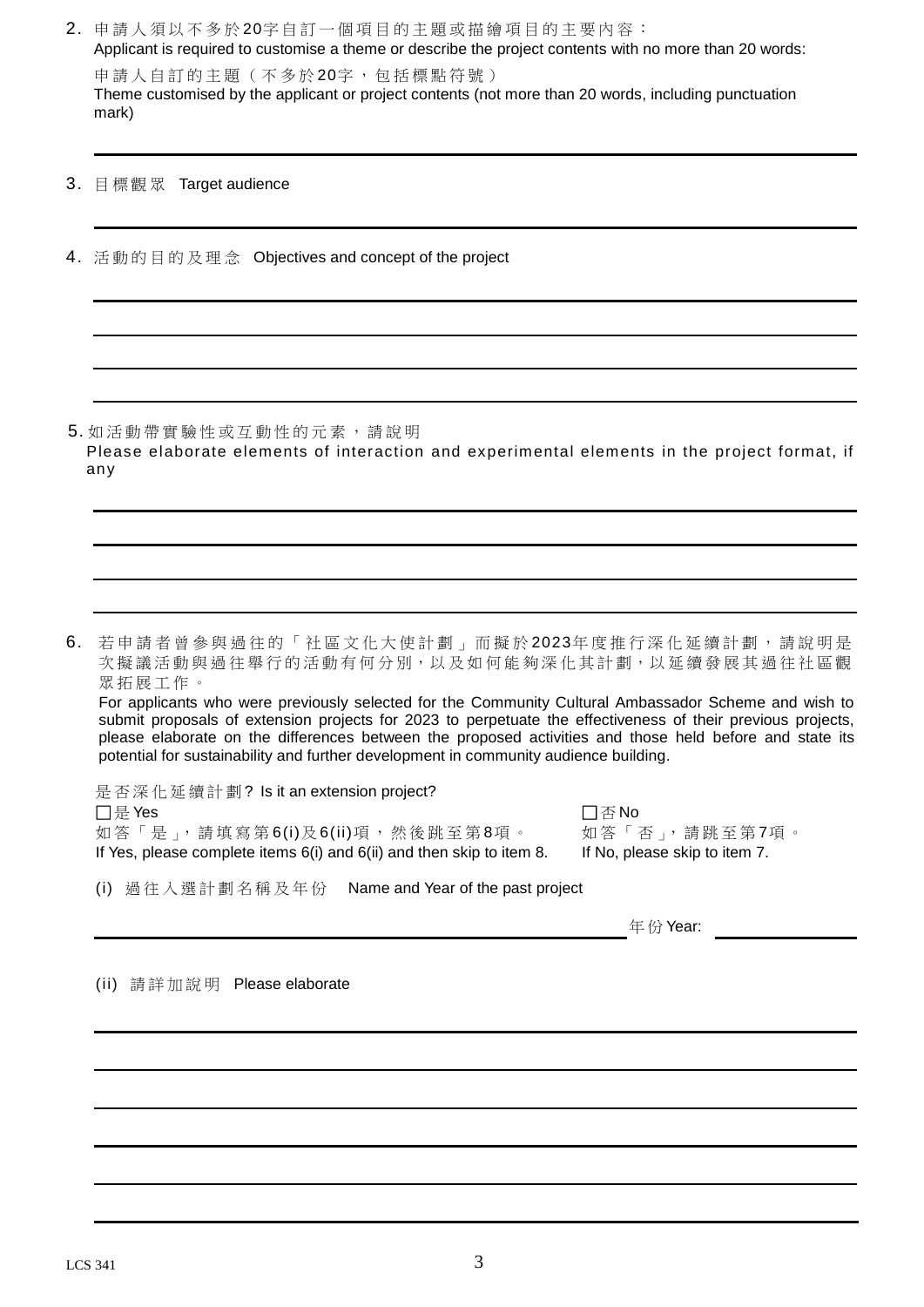|    | 7. 請闡述計劃日後可延續或作深化發展的潛力<br>Please elaborate on the project's potential for sustainability or further development in the future |                                                         |  |  |  |  |
|----|-------------------------------------------------------------------------------------------------------------------------------|---------------------------------------------------------|--|--|--|--|
|    |                                                                                                                               |                                                         |  |  |  |  |
|    |                                                                                                                               |                                                         |  |  |  |  |
|    |                                                                                                                               |                                                         |  |  |  |  |
|    |                                                                                                                               |                                                         |  |  |  |  |
|    |                                                                                                                               |                                                         |  |  |  |  |
|    |                                                                                                                               |                                                         |  |  |  |  |
|    |                                                                                                                               |                                                         |  |  |  |  |
|    |                                                                                                                               |                                                         |  |  |  |  |
|    |                                                                                                                               |                                                         |  |  |  |  |
| 8. | 表演藝術形式 Art Forms                                                                                                              |                                                         |  |  |  |  |
|    | (i) 擬議活動的主要演藝形式 (只選擇一項):<br>The main art form of the proposed project (Please tick one box only):                             |                                                         |  |  |  |  |
|    | 戲曲/曲藝 Chinese opera/operatic singing<br>$\Box$                                                                                | 舞蹈 Dance                                                |  |  |  |  |
|    | 音樂 Music<br>ப<br>$\Box$                                                                                                       | 劇藝(包括話劇、默劇、魔術、木偶等)                                      |  |  |  |  |
|    | 跨媒體 Multi-media                                                                                                               | Theatre art (including drama, mime, magic,<br>puppetry) |  |  |  |  |
|    | 擬議活動將涵蓋的其他演藝形式(如適用)<br>(ii)<br>Other art form(s), if any, to be featured in the proposed project:                             |                                                         |  |  |  |  |
|    |                                                                                                                               |                                                         |  |  |  |  |
|    |                                                                                                                               |                                                         |  |  |  |  |
|    | 9. 活動類型 Type of Activities                                                                                                    |                                                         |  |  |  |  |
|    | 任何具創意的表演藝術活動,可包括以下一項或多項組合:<br>Any creative performing arts activities which may be one or a combination of the following:     |                                                         |  |  |  |  |
|    | 表演 Performance<br>⊔                                                                                                           | □<br>工作坊 Workshop                                       |  |  |  |  |
|    | $\Box$<br>片段表演、示範或講座<br>Excerpt from a full performance, demonstration or talk                                                | $\Box$<br>展覽 Exhibition                                 |  |  |  |  |

其 他 Others ( 請註明 / Please specify: )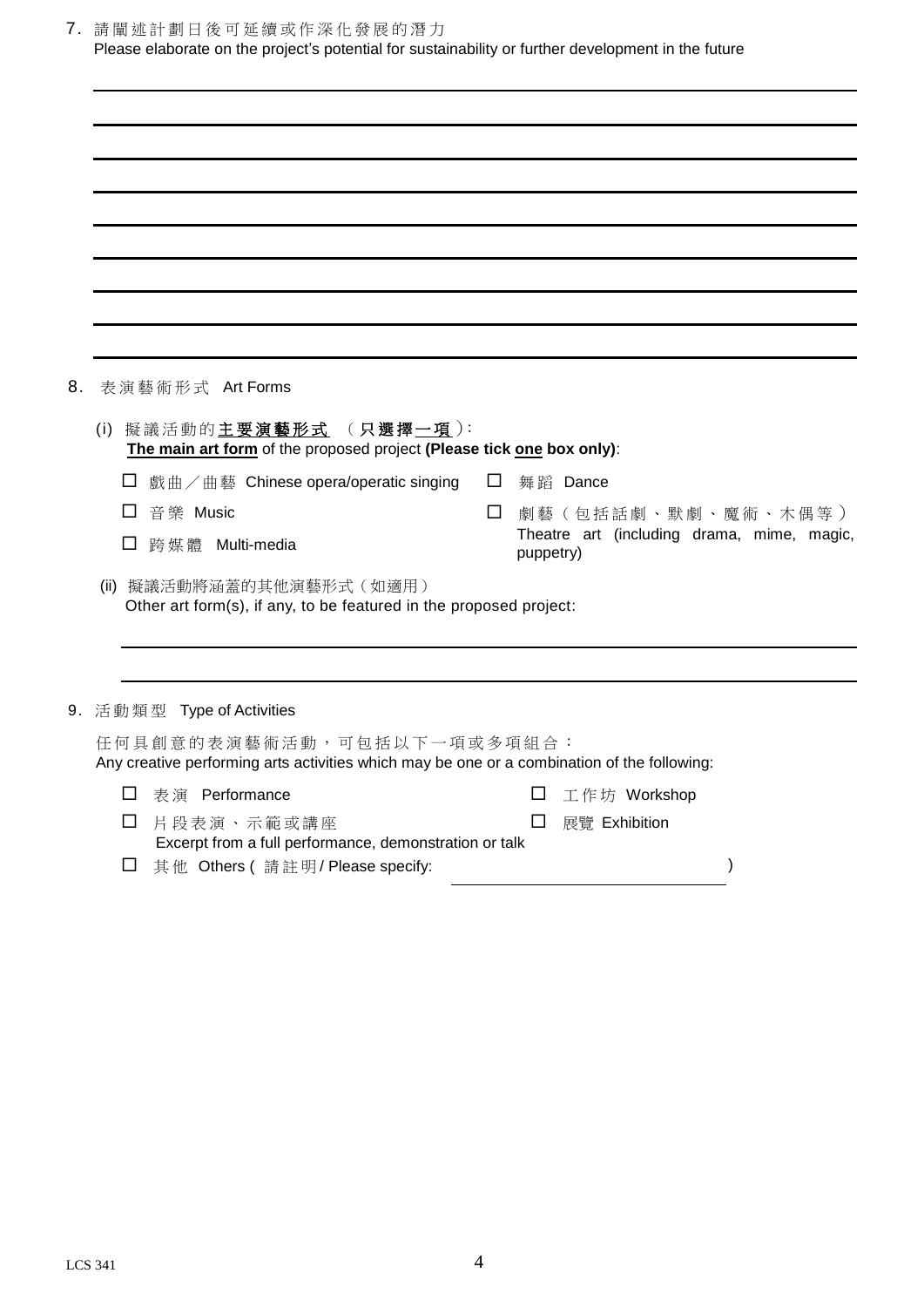## **C.** 活 動 詳 情 **Details of Activities**

### 1. 2023年度「社區文化大使計劃」Community Cultural Ambassador Scheme 2023

| 活動類型/對象<br>Type of<br>activities/Target<br>participants | 建議地區<br>Proposed<br>districts | 地點/日期/<br>時間<br>Venue/Date/<br>Time | 場數/節數/每<br>節時間/預計參與<br>人數<br>No. of<br>sessions/Duration<br>of each<br>session/Estimated | 内容<br>Description of each<br>activity | *演出或<br>負責人員<br>*Performers or<br>responsible<br>persons |
|---------------------------------------------------------|-------------------------------|-------------------------------------|------------------------------------------------------------------------------------------|---------------------------------------|----------------------------------------------------------|
|                                                         |                               |                                     | no. of participants                                                                      |                                       |                                                          |

\* 如屬藝團以外人士或自由組合的成員,請夾附有關人士的意向書,以表明有關人士已知悉是項 申 請的內容。

For those performer(s) or responsible person(s) who are not member(s) of your registered arts group, or for member(s) of an ensemble of artists, please enclose their letter(s) of intent to show that they know about the application.

2. 吸引目標對象的策略 Strategies for attracting the target participants

3. 如與地區團體、區議會、其他政府部門、公營機構或商界建立伙伴關係,以及尋求贊助的策略, 請說明

Please specify the strategies for establishing partnership with district organisations, district councils, other government departments, public organisations or the commercial sector and for seeking sponsorship, if any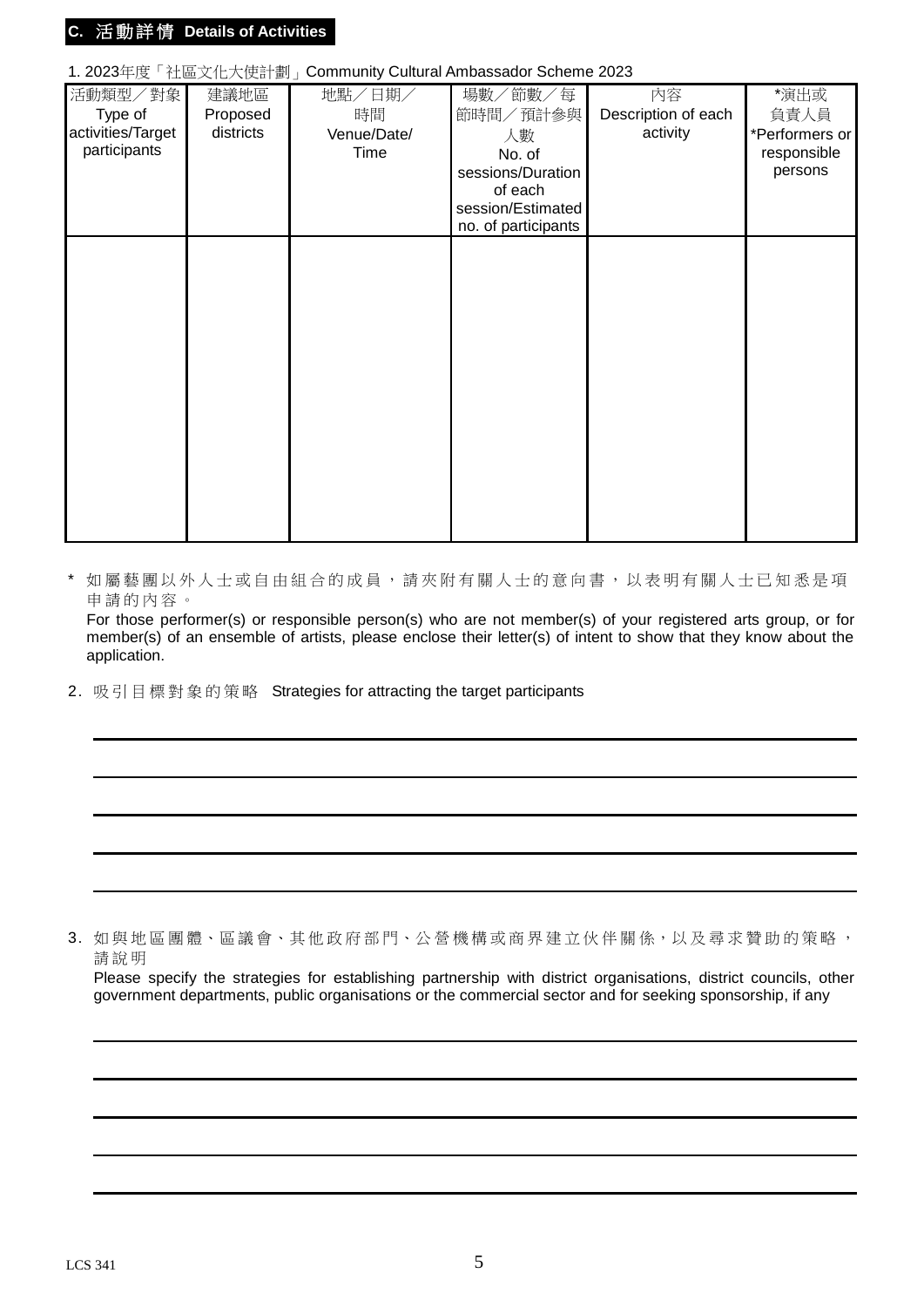4. 參與計劃、籌備、執行及演出的人員 (請附有關的藝術工作者及主要執行人員的簡歷) Personnel to be involved in planning, preparation, execution and performance (Please enclose brief biographies of artists and key personnel involved.)

| *姓名 Name                                 | 職位 Position | 負責工作 Responsibility |
|------------------------------------------|-------------|---------------------|
|                                          |             |                     |
|                                          |             |                     |
|                                          |             |                     |
|                                          |             |                     |
|                                          |             |                     |
|                                          |             |                     |
|                                          |             |                     |
|                                          |             |                     |
|                                          |             |                     |
|                                          |             |                     |
| 參加總人數<br>Total No. of Personnel Involved |             |                     |

如屬藝團以外人士或自由組合的成員,請夾附有關人士的意向書,以表明有關人士已知悉是 項 申 請的內容。

For those performer(s) or responsible person(s) who are not member(s) of your registered arts group, or for member(s) of an ensemble of artists, please enclose their letter(s) of intent to show that they know about the application.

主要人員包括藝術總監、監製、導演、主要演員及統籌會 / 不會#同時參與其他藝團的申請。 若「會」,請填寫(i)及(ii)。

Key personnel including artistic director, producer, director, principal artists and co-ordinator will/will not# participate in the applications submitted by other arts groups. If yes, please complete (i) and (ii).

請說明有關人員同時參加那一個藝團的計劃和負責那些工作

Please state which project proposed by other arts group(s) your member(s) will be taking part in and the roles played.

*#* 請 删 去 不 適 用 者 *Please delete as appropriate*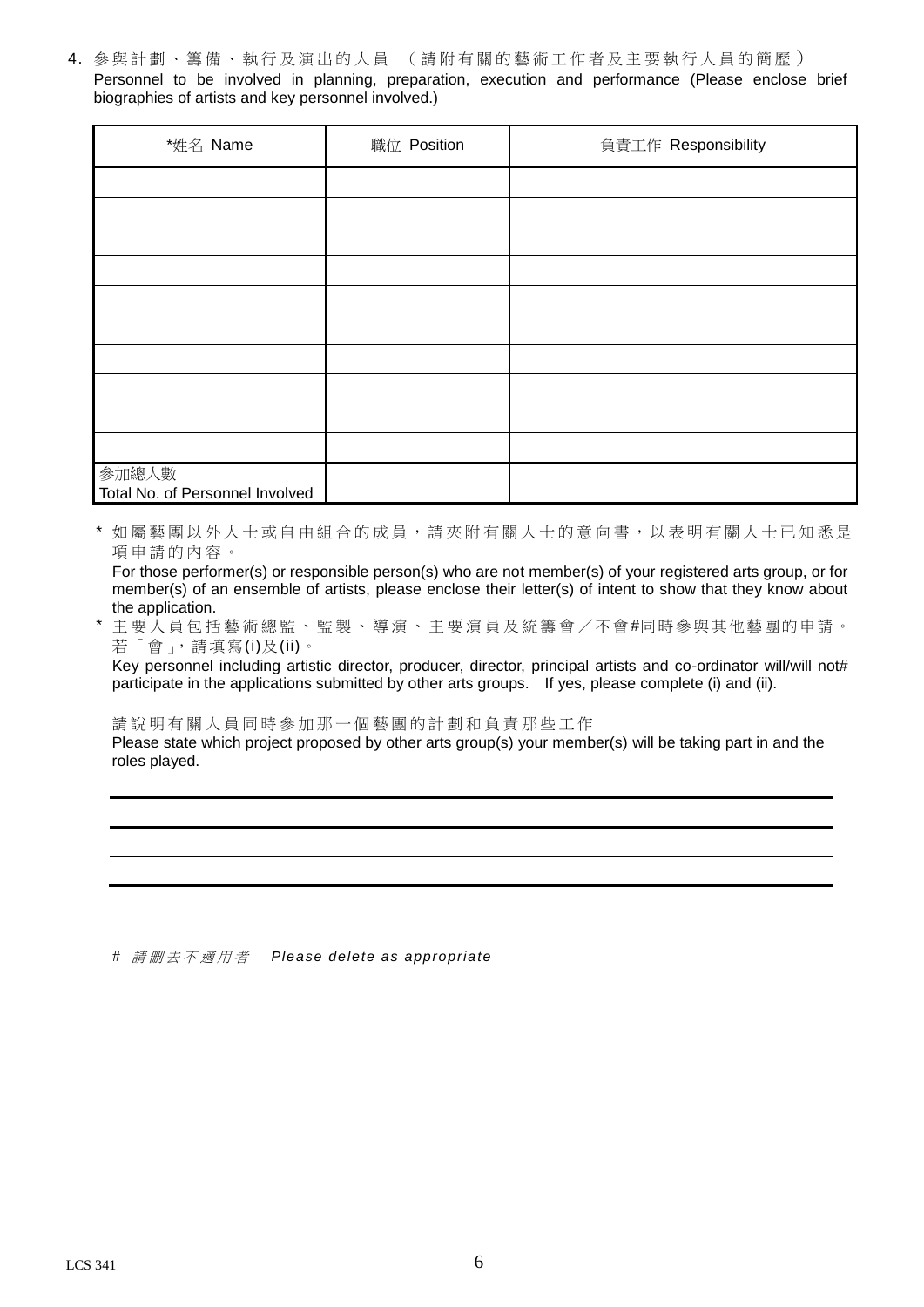# **D.** 財 政 預 算 **Budget**

#### 2023 年度「社區文化大使計劃」 'Community Cultural Ambassador Scheme 2023'

#### 活動預算(申請預算須以每種活動類型的費用計算)

#### *Project Budget (Budget should be calculated on the basis of each type of activity.)*

(申請者必須就每項活動填妥指定的活動預算表。請於http://www.abo.gov.hk下載個別活動預算表Excel表格,並使用該表 格擬備活動預算詳情,再連同本申請表一併遞交。其格式見附頁。)

(Applicant is required to submit a proposed budget of each individual activity. Please prepare the budget proposal with the Excel template available at http://www.abo.gov.hk and submit the budget together with this application form. Please refer to the appendix for the format.)

### 聲 明 **Declaration**

1. 本人完全明白並同意「2023年度社區文化大使計劃簡介」的內容以及所列載的條款。 I have read, fully understand and agree to the contents and the conditions as set out in "Application Guide to Community Cultural Ambassador Scheme 2023".

- 2. 本人特此聲明及保證,申請表內呈交的所有資料全部屬實。[註] I hereby declare and guarantee that all information provided in this application form and attached documents are true and correct to the best of my knowledge. [Note]
- [註] : (1) 申請者如故意提供虛假文件或資料,其申請會被撤銷,申請者亦可能會負上刑事責任。
	- (2) 藝術工作者的自由組合在成功入選後,必須成立並註冊為非牟利團體以簽署合約。

- [Note]: (1) Applicant, with intent to submit false documents or information, will have his/her application revoked and might be subject to criminal liability.
	- (2) If application by an ensemble of artists is selected, a non-profit organisation is required to be set up for signing the agreement.

| 簽名:        |                                                                                  | 職位:            |  |
|------------|----------------------------------------------------------------------------------|----------------|--|
| Signed by: |                                                                                  | Position:      |  |
|            | (必須為團體/組合的最高負責人或<br>經由其授權的負責人<br>Should be the head of the organisation/ensemble |                |  |
|            | or someone authorised by him/her)                                                |                |  |
| 姓名:        |                                                                                  | 印章:            |  |
| Name:      |                                                                                  | Official chop: |  |

### 遞 交 申 請 表 格 限 期 **Deadline for Submission**

申請者須填妥紙本及電子版本(以Word文件製備)的申請表格,於2022年5月31日中午12時或之前 將申請表連同有關證明文件,以及副本2份(即共1式3份),夾附有關之電腦光碟或USB記憶棒,並 密封於信封內 , 寄回或 交回康樂及文化事務署觀眾拓展辦事處。

The completed paper application form and an electronic copy (in Word format), together with the relevant supporting documents, should be submitted **in triplicate** to the Audience Building Office, Leisure and Cultural Services Department in sealed envelope, either by post or in person **no later than 12 noon, 31 May 2022**. Please also enclose **a CD-ROM or USB flash drive containing the electronic copy** of the completed form.

### 郵 資 不 足 的 郵 件 **Mail Items with Insufficient Postage**

如以郵寄方式遞交申請,投寄前請確保郵件上已貼上足夠郵資。本署不會接收任何郵資不足的郵件, 而此等郵件將由香港郵政處理。有關郵費的計算,可參閱香港郵政網頁

(http://www.hongkongpost.hk/tc/postage\_calculator/index.html)

If you submit application by post, please make sure that all mail items bear sufficient postage. This Department will not accept any underpaid mail items and such items will be handled by the Hongkong Post. For calculation of postage, please refer to the Hongkong Post's website. (http://www.hongkongpost.hk/en/postage\_calculator/index.html).